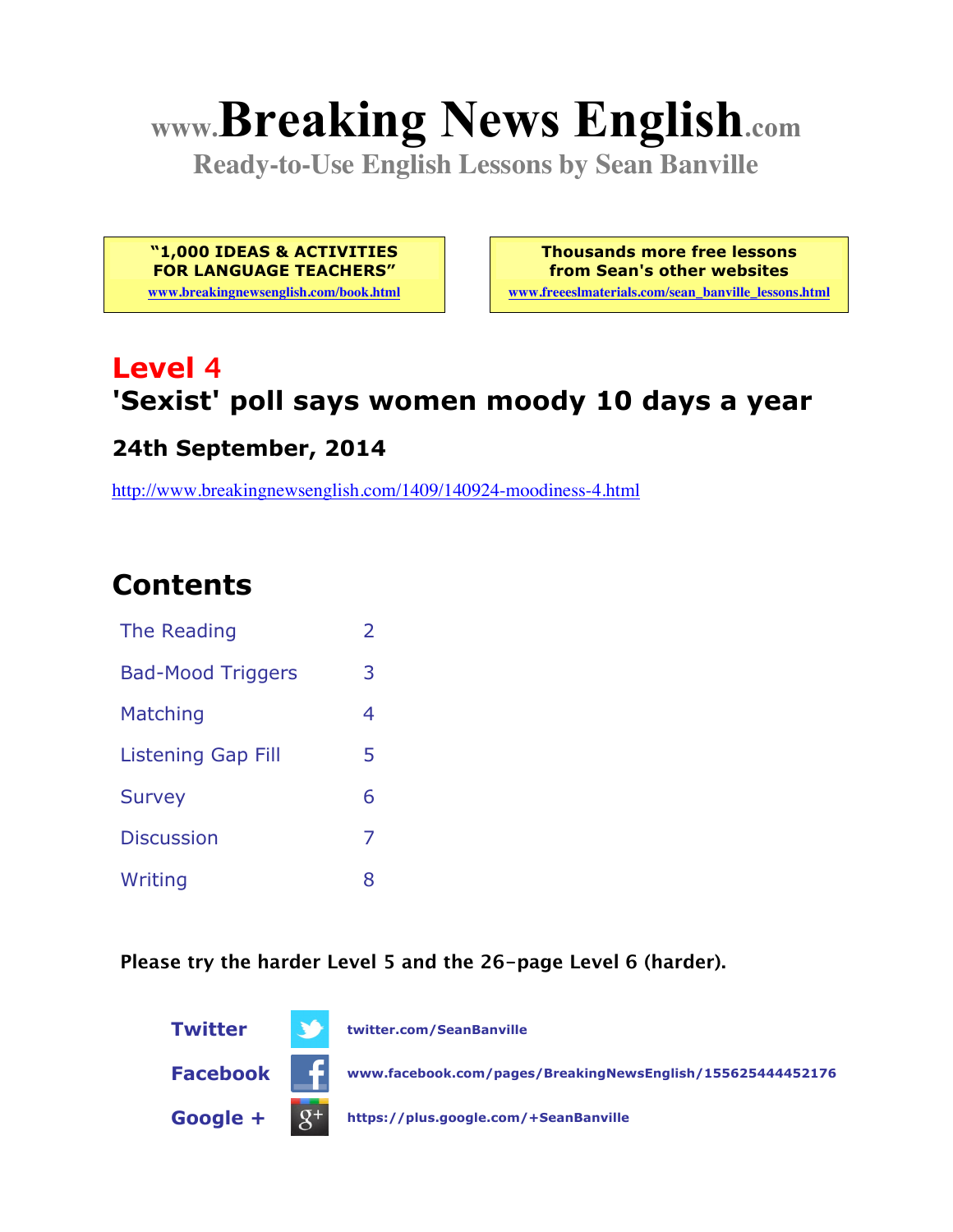### **THE READING**

From http://www.breakingnewsenglish.com/1409/140924-moodiness-4.html

'Metro' newspaper has said researchers who said women are grumpy for ten days a year are sexist. A vitamin company carried out a survey of the moods of 1,000 women and 1,000 men. It said the average woman is in a bad mood for five hours a week. 'Metro' called the study "incredibly" and "extraordinarily" sexist, and that it strengthened stereotypes of over-emotional women. It said the researchers should spend their time "doing something useful".

The vitamin company, said: "Moods are a barometer of our overall well being…both men and women are susceptible to being in a bad mood." It added that: "Women crave 'me time' and men tend to rely on their partners." The study listed reasons for women's moods. These include "everyday challenges from bad traffic to failing technology". Other "triggers" were feeling fat, money worries, breaking a nail, and fearing their partners never listened.

Sources: http://**metro**.co.uk/2014/09/21/incredibly-sexist-study-finds-women-are-all-really-moody-andbreaking-a-nail-ruins-their-day-4876723/

http://www.**telegraph**.co.uk/women/womens-life/11112652/Women-spend-10-days-every-yeargrumpy-survey-finds.html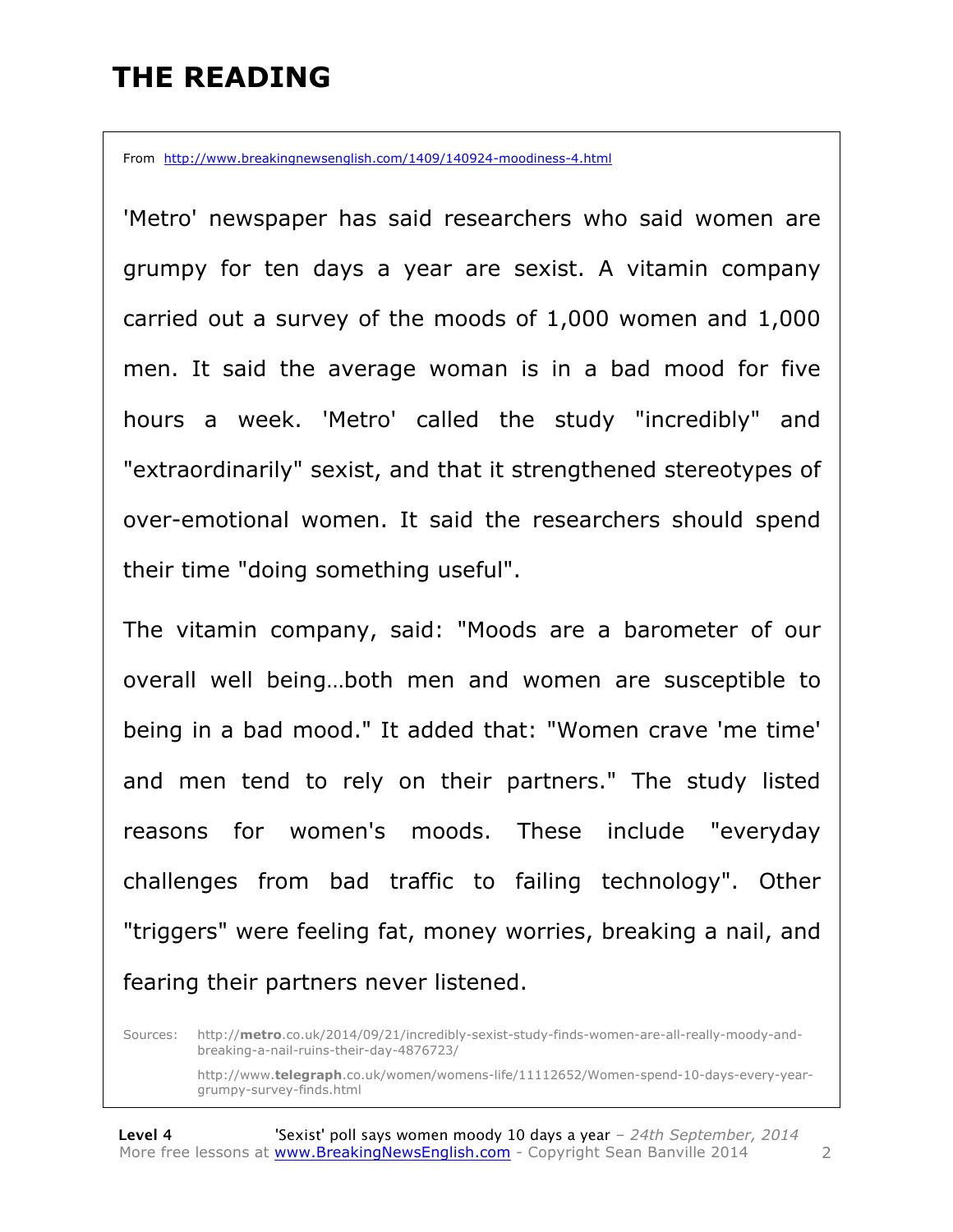# **BAD-MOOD TRIGGERS**

From http://www.breakingnewsenglish.com/1409/140924-moodiness-4.html

#### **28 Triggers for a bad mood, according to the study.**

Complete the table and talk to your partner(s) about it.

| <b>Trigger</b> |                                | Is this you? | How to get over it? |
|----------------|--------------------------------|--------------|---------------------|
| 1.             | Partner not listening          |              |                     |
| 2.             | Feeling under the weather      |              |                     |
| 3.             | Weather/ bad weather           |              |                     |
| 4.             | Not having enough money        |              |                     |
| 5.             | Technology                     |              |                     |
| 6.             | Feeling undervalued            |              |                     |
| 7.             | No one helping with anything   |              |                     |
| 8.             | Having nothing to wear         |              |                     |
| 9.             | Having a bad hair day          |              |                     |
| 10.            | Keeping on top of housework    |              |                     |
| 11.            | A boring life                  |              |                     |
| 12.            | Heavy workload                 |              |                     |
| 13.            | The traffic                    |              |                     |
| 14.            | Colleagues not helping         |              |                     |
| 15.            | Being hungry                   |              |                     |
| 16.            | Children not listening         |              |                     |
| 17.            | Public transport being late    |              |                     |
| 18.            | Hating your job                |              |                     |
| 19.            | Waking up with a spot          |              |                     |
| 20.            | Knowing what to cook           |              |                     |
| 21.            | Pressure from your boss        |              |                     |
| 22.            | Rubbish on TV                  |              |                     |
| 23.            | Ungrateful children            |              |                     |
| 24.            | Your friends' Facebook         |              |                     |
| 25.            | Colleagues being late for work |              |                     |
| 26.            | No one making you a drink      |              |                     |
| 27.            | Breaking a nail                |              |                     |
| 28.            | Being overweight               |              |                     |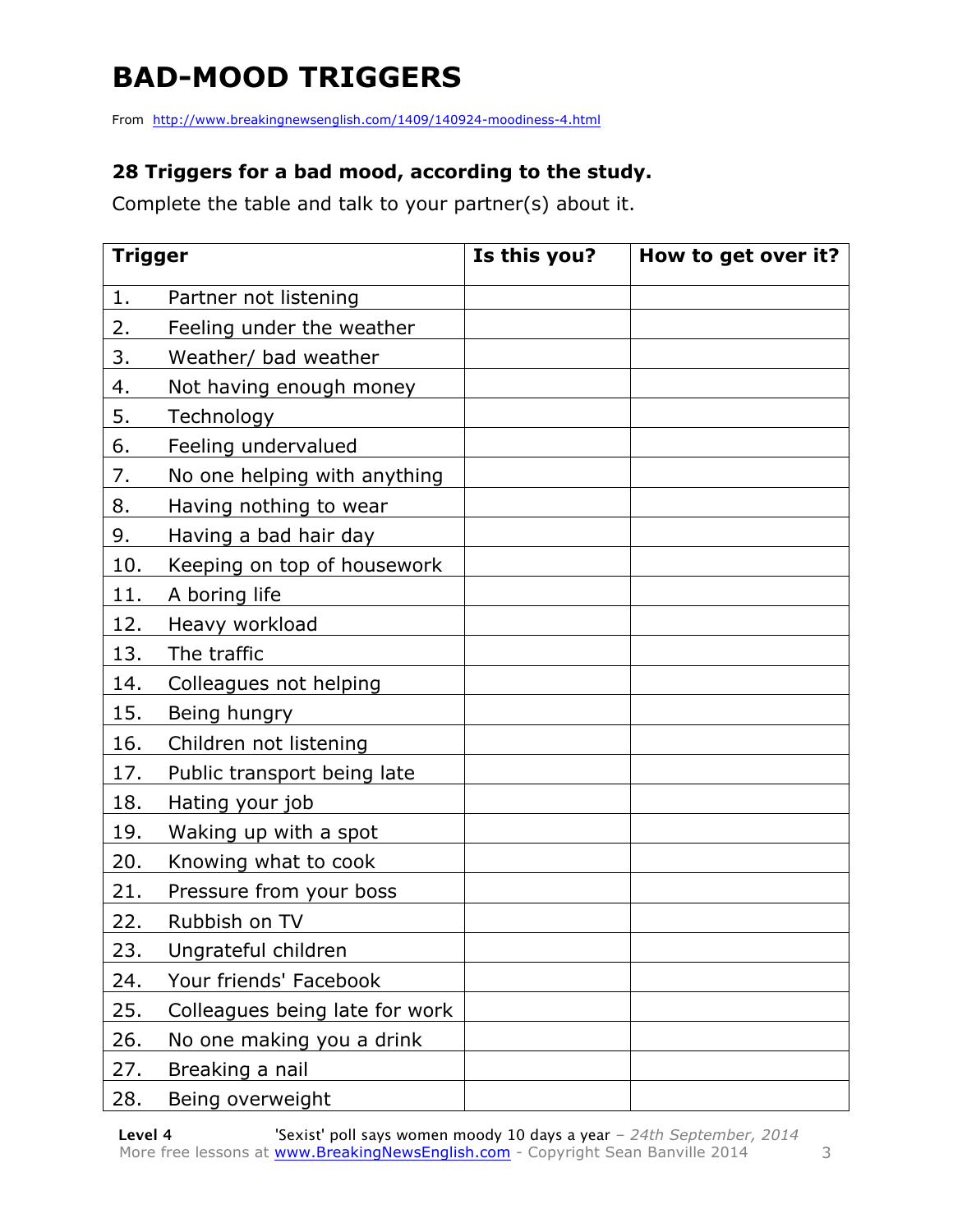# **MATCHING**

From http://www.breakingnewsenglish.com/1409/140924-moodiness-4.html

#### **PARAGRAPH ONE:**

| 1.             | researchers who said               | a.             | emotional women        |
|----------------|------------------------------------|----------------|------------------------|
| $\overline{2}$ | carried out                        | b.             | stereotypes            |
| 3.             | "incredibly" and "extraordinarily" | C <sub>1</sub> | doing something useful |
| 4.             | it strengthened                    | d.             | women are grumpy       |
| 5.             | over-                              | e.             | sexist                 |
| 6.             | spend their time                   | f.             | a survey               |
|                |                                    |                |                        |

#### **PARAGRAPH TWO:**

| 1.             | Moods are a barometer of | a. | challenges             |
|----------------|--------------------------|----|------------------------|
| $\overline{2}$ | susceptible              | b. | 'me time'              |
| 3.             | Women crave              | c. | on their partners      |
| 4.             | men tend to rely         | d. | a nail                 |
| 5.             | everyday                 | e. | our overall well being |
| 6.             | breaking                 | f. | to being in a bad mood |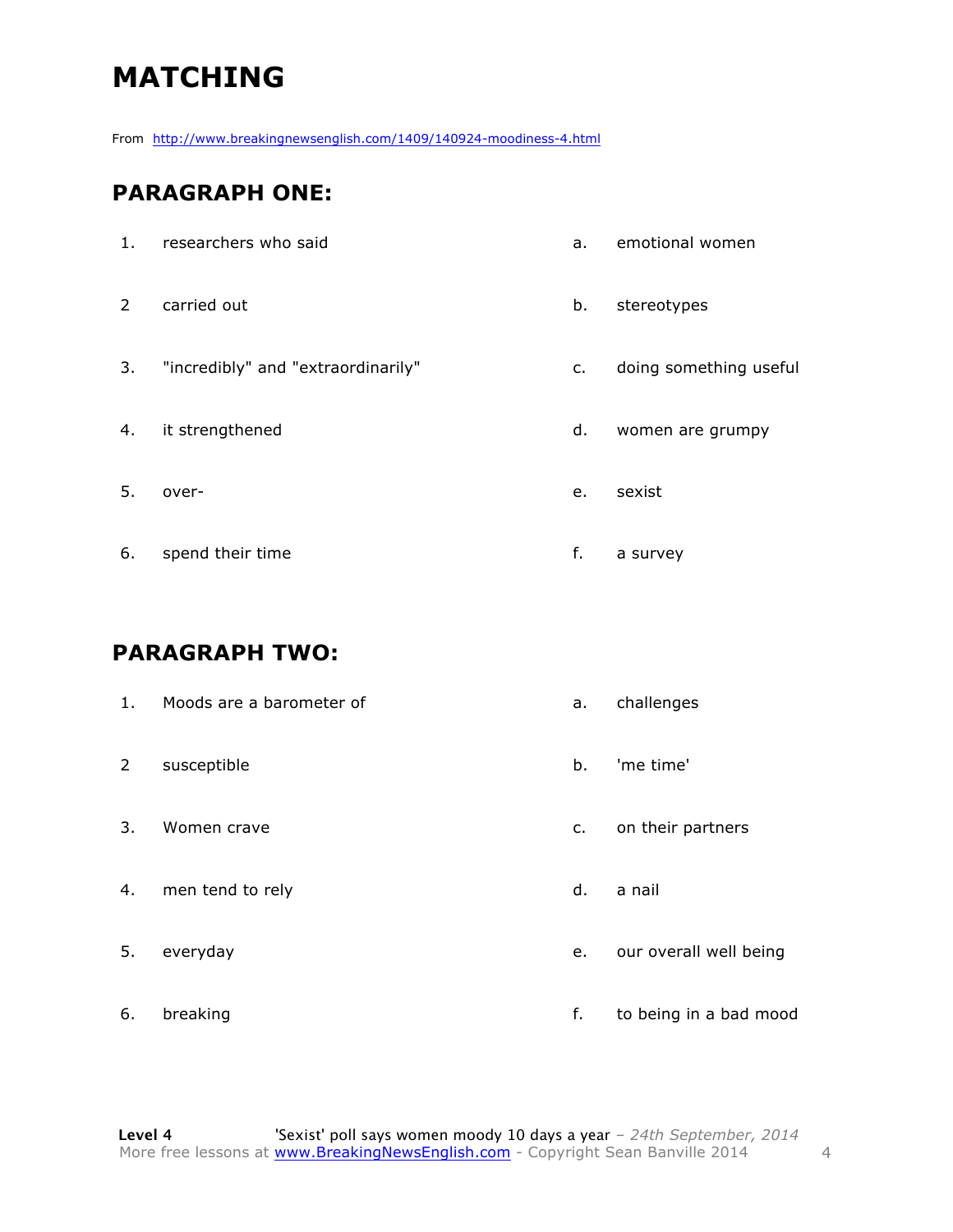### **LISTEN AND FILL IN THE GAPS**

From http://www.breakingnewsenglish.com/1409/140924-moodiness-4.html

| 'Metro' newspaper has said researchers who said (1) ____________________________    |  |  |  |
|-------------------------------------------------------------------------------------|--|--|--|
| ten days a year are sexist. A vitamin company (2) ______________________________    |  |  |  |
| of the moods of 1,000 women and 1,000 men. It said                                  |  |  |  |
| (3) ___________________________ is in a bad mood for five hours a week. 'Metro'     |  |  |  |
| called the study "incredibly" and (4) ______________________, and that it           |  |  |  |
| strengthened (5) ________________________-emotional women. It said the              |  |  |  |
| researchers should (6) __________________________ "doing something useful".         |  |  |  |
| The vitamin company, said: "Moods are (7) _______________________ overall           |  |  |  |
| well beingboth men and women (8) ________________________ being in a bad            |  |  |  |
| mood." It added that: "Women (9) ____________________________ and men tend to       |  |  |  |
| rely on their partners." The study listed reasons for women's moods. These          |  |  |  |
| include "(10) ____________________________ from bad traffic to failing technology". |  |  |  |
| Other "triggers" were feeling fat, (11) ______________________, breaking a          |  |  |  |
| nail, and fearing their (12) ________________________.                              |  |  |  |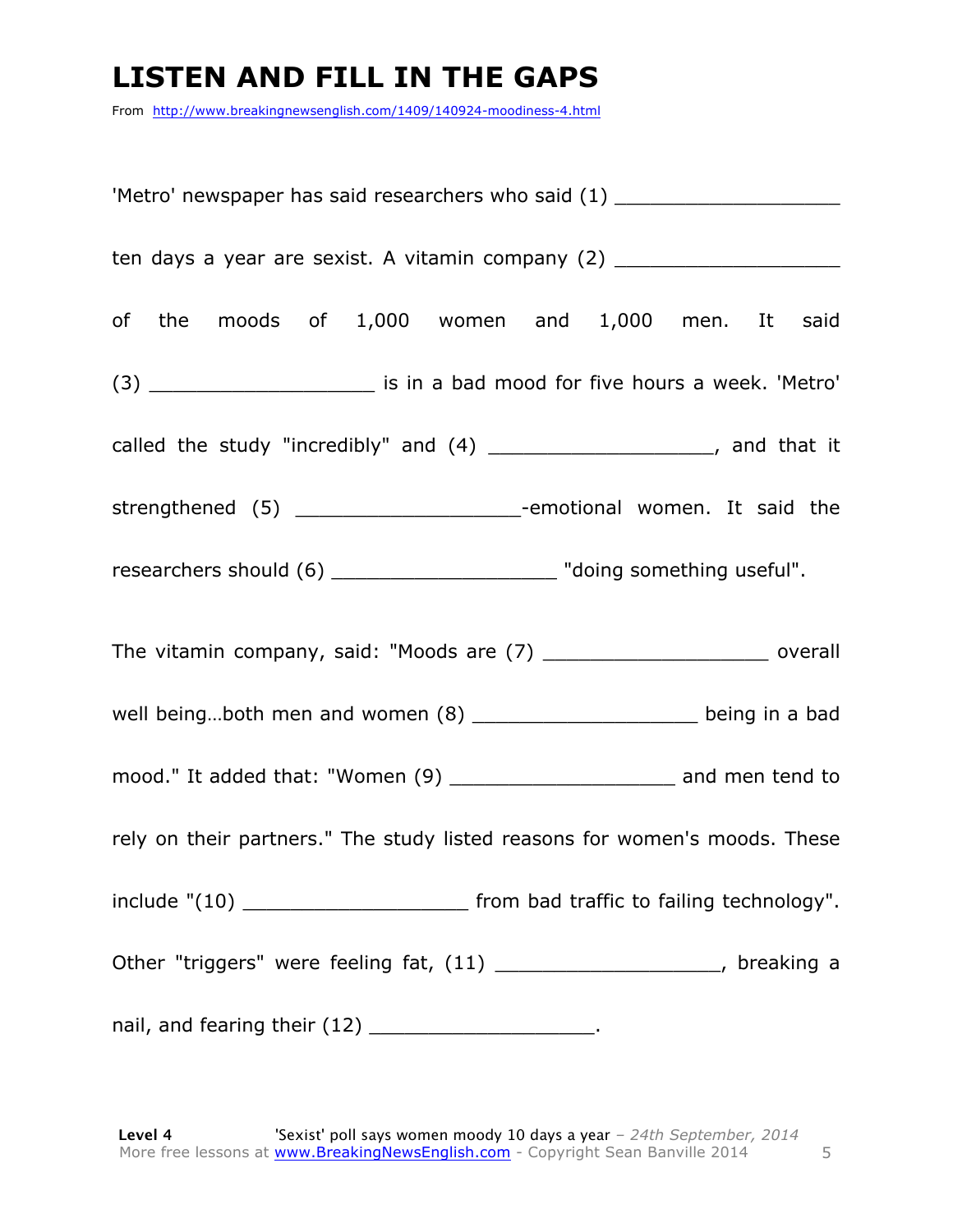### **MOODINESS SURVEY**

From http://www.breakingnewsenglish.com/1409/140924-moodiness-4.html

Write five GOOD questions about moodiness in the table. Do this in pairs. Each student must write the questions on his / her own paper.

When you have finished, interview other students. Write down their answers.

|      | STUDENT 1 | STUDENT 2 | STUDENT 3 |
|------|-----------|-----------|-----------|
| Q.1. |           |           |           |
| Q.2. |           |           |           |
| Q.3. |           |           |           |
| Q.4. |           |           |           |
| Q.5. |           |           |           |

- Now return to your original partner and share and talk about what you found out. Change partners often.
- Make mini-presentations to other groups on your findings.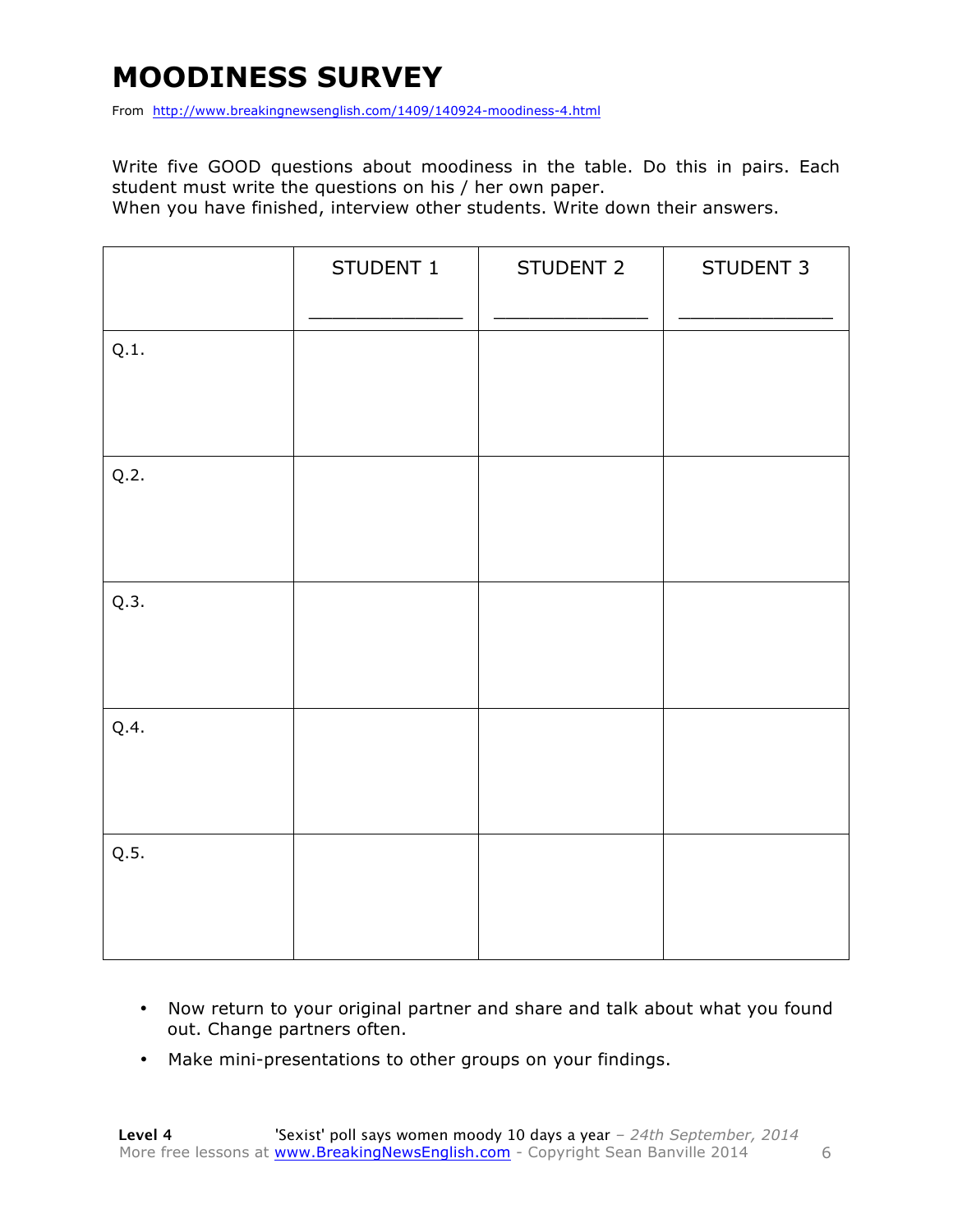# **WRITE QUESTIONS & ASK YOUR PARTNER(S)**

Student A: Do not show these to your speaking partner(s).



'Sexist' poll says women moody 10 days a year - 24th September, 2014 More free lessons at www.BreakingNewsEnglish.com

### **WRITE QUESTIONS & ASK YOUR PARTNER(S)**

Student B: Do not show these to your speaking partner(s).